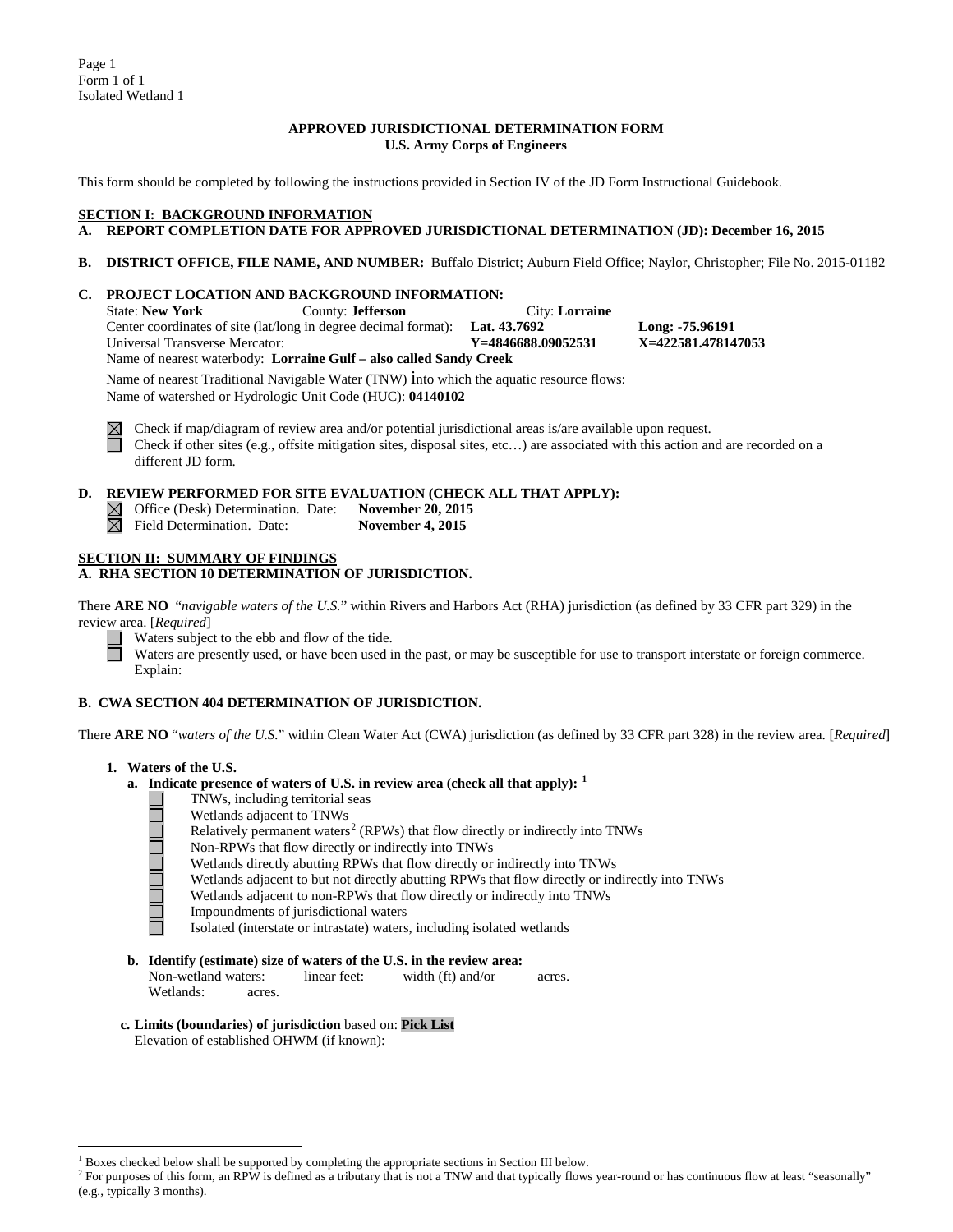Page 2 Form 1 of 1 Isolated Wetland 1

# **2. Non-regulated waters/wetlands (check if applicable): [3](#page-1-0)**

 $\boxtimes$  Potentially jurisdictional waters and/or wetlands were assessed within the review area and determined to be not jurisdictional. Explain:

## **Wetland 1 is outside Department of the Army jurisdiction as it does not meet the criteria for a jurisdictional water of the United States according to 33 CFR Part 328.3(a)(1-7) as follows:**

- 1. does not/has not supported interstate or foreign commerce;
- 2. is not an interstate water/wetland;
- 3. the degradation or destruction of which would not affect interstate or foreign commerce and does not include such waters:
	- (i) which are or could be used by interstate or foreign travelers for recreational or other purposes; or
	- (ii) from which fish or shellfish are or could be taken and sold in interstate or foreign commerce; or
	- (iii) which are used or could be used for industrial purpose by industries in interstate commerce
- 4. is not an impoundment of water otherwise defined as WOUS under the definition;
- 5. is not a tributary of waters identified in paragraphs (a)(1)-(4) of this section;
- 6. is not a territorial sea;
- 7. is not wetland adjacent to waters (other than waters that are themselves wetlands) identified in paragraphs (a)(1)-(6) of this section;

**On-site observations indicate that the emergent scrub/shrub wetland is topographically isolated within a depressional area surrounded by elevation changes that range from 30 to 50 feet. Using Google Earth to estimate distance, it appears that the subject wetland is approximately 0.14 mile (770 linear feet) downslope from Sandy Creek to the north and approximately 0.19 mile (980 linear feet) downslope from an unnamed tributary to Sandy Creek to the east. Further, due to topography and distance, the presence of a shallow subsurface flow connection to either of these streams is very unlikely.**

# **SECTION III: CWA ANALYSIS**

# **A. TNWs AND WETLANDS ADJACENT TO TNWs**

**The agencies will assert jurisdiction over TNWs and wetlands adjacent to TNWs. If the aquatic resource is a TNW, complete Section III.A.1 and Section III.D.1. only; if the aquatic resource is a wetland adjacent to a TNW, complete Sections III.A.1 and 2 and Section III.D.1.; otherwise, see Section III.B below**.

- **1. TNW** 
	- Identify TNW: Summarize rationale supporting determination:
- **2. Wetland adjacent to TNW**

Summarize rationale supporting conclusion that wetland is "adjacent":

# **B. CHARACTERISTICS OF TRIBUTARY (THAT IS NOT A TNW) AND ITS ADJACENT WETLANDS (IF ANY):**

**This section summarizes information regarding characteristics of the tributary and its adjacent wetlands, if any, and it helps determine whether or not the standards for jurisdiction established under Rapanos have been met.** 

**The agencies will assert jurisdiction over non-navigable tributaries of TNWs where the tributaries are "relatively permanent waters" (RPWs), i.e. tributaries that typically flow year-round or have continuous flow at least seasonally (e.g., typically 3 months). A wetland that directly abuts an RPW is also jurisdictional. If the aquatic resource is not a TNW, but has year-round (perennial) flow, skip to Section III.D.2. If the aquatic resource is a wetland directly abutting a tributary with perennial flow, skip to Section III.D.4.**

**A wetland that is adjacent to but that does not directly abut an RPW requires a significant nexus evaluation. Corps districts and EPA regions will include in the record any available information that documents the existence of a significant nexus between a relatively permanent tributary that is not perennial (and its adjacent wetlands if any) and a traditional navigable water, even though a significant nexus finding is not required as a matter of law.**

**If the waterbody[4](#page-1-1) is not an RPW, or a wetland directly abutting an RPW, a JD will require additional data to determine if the waterbody has a significant nexus with a TNW. If the tributary has adjacent wetlands, the significant nexus evaluation must consider the tributary in combination with all of its adjacent wetlands. This significant nexus evaluation that combines, for** 

<span id="page-1-0"></span><sup>&</sup>lt;sup>3</sup> Supporting documentation is presented in Section III.F.

<span id="page-1-1"></span><sup>&</sup>lt;sup>4</sup> Note that the Instructional Guidebook contains additional information regarding swales, ditches, washes, and erosional features generally and in the arid West.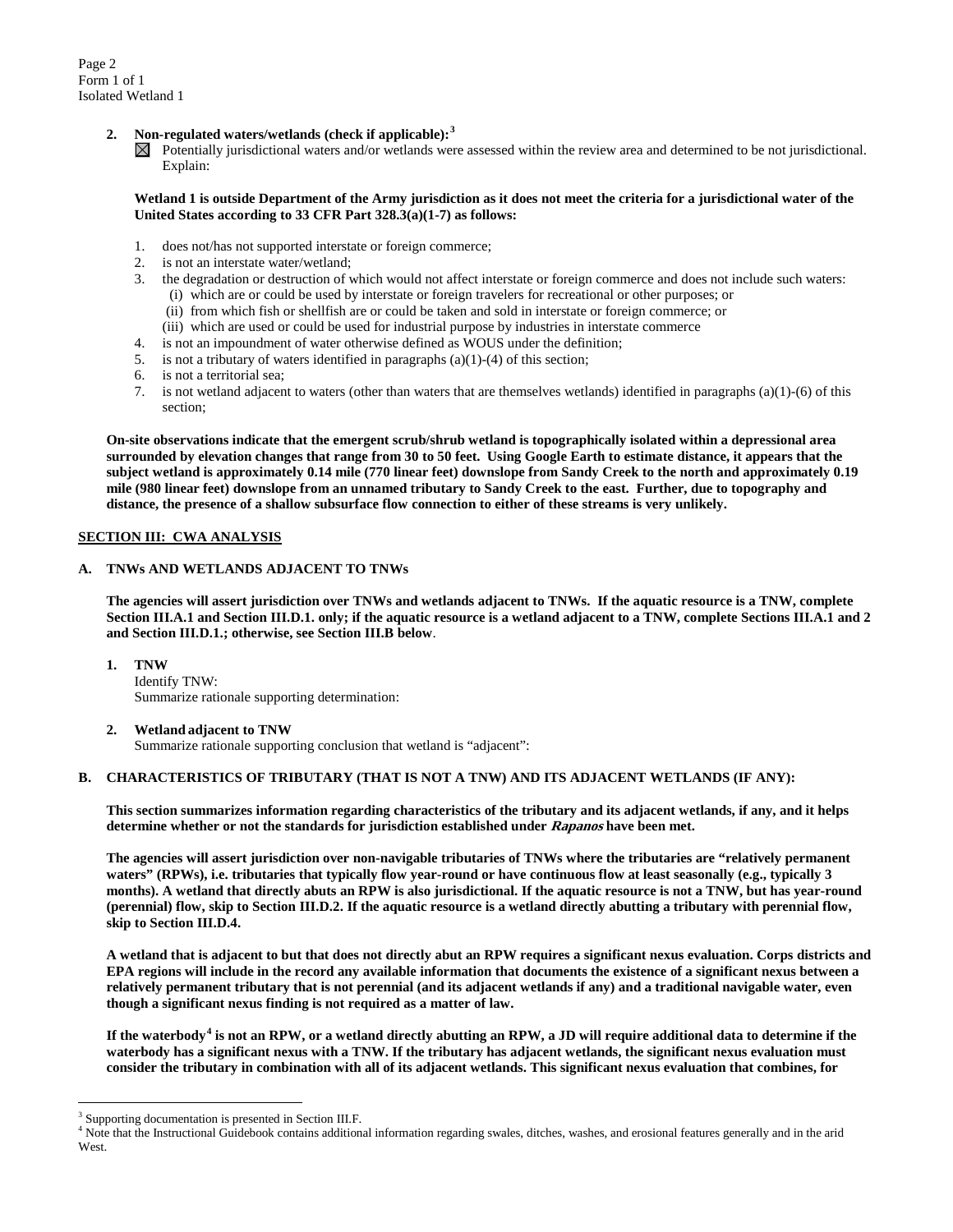Page 3 Form 1 of 1 Isolated Wetland 1

> **analytical purposes, the tributary and all of its adjacent wetlands is used whether the review area identified in the JD request is the tributary, or its adjacent wetlands, or both. If the JD covers a tributary with adjacent wetlands, complete Section III.B.1 for the tributary, Section III.B.2 for any onsite wetlands, and Section III.B.3 for all wetlands adjacent to that tributary, both onsite and offsite. The determination whether a significant nexus exists is determined in Section III.C below.**

- **1. Characteristics of non-TNWs that flow directly or indirectly into TNW**
	- **(i) General Area Conditions:** Watershed size: Drainage area: **Pick List** Average annual rainfall: inches Average annual snowfall: inches
	- **(ii) Physical Characteristics:**

**Tributary** is:

(a) Relationship with TNW: Tributary flows directly into TNW. Tributary flows through **Pick List** tributaries before entering TNW

Project waters are **Pick List** river miles from TNW Project waters are **Pick List** river miles from RPW Project waters are **Pick List** aerial (straight) miles from TNW Project waters are **Pick List** aerial (straight) miles from RPW Project waters cross or serve as state boundaries. Explain:

Identify flow route to  $TNW<sup>5</sup>$  $TNW<sup>5</sup>$  $TNW<sup>5</sup>$ : Tributary stream order, if known:

(b) General Tributary Characteristics (check all that apply):<br> **Tributary** is:  $\Box$  Natural

Artificial (man-made). Explain: Manipulated (man-altered). Explain:

**Tributary** properties with respect to top of bank (estimate): Average width: feet

Average depth: feet Average side slopes: **Pick List**

Primary tributary substrate composition (check all that apply):

| $\Box$ Silts           | $\Box$ Sands                     |
|------------------------|----------------------------------|
| $\Box$ Cobbles         | $\Box$ Gravel                    |
| $\Box$ Bedrock         | $\Box$ Vegetation. Type/% cover: |
| $\Box$ Other. Explain: |                                  |

Tributary condition/stability [e.g., highly eroding, sloughing banks]. Explain: Presence of run/riffle/pool complexes. Explain: Tributary geometry: **Pick List** Tributary gradient (approximate average slope): %

 $\Box$  Concrete  $\Box$  Muck

(c) Flow:

Tributary provides for: **Pick List** Estimate average number of flow events in review area/year: **Pick List** Describe flow regime: Other information on duration and volume:

<span id="page-2-0"></span> $<sup>5</sup>$  Flow route can be described by identifying, e.g., tributary a, which flows through the review area, to flow into tributary b, which then flows into TNW.</sup>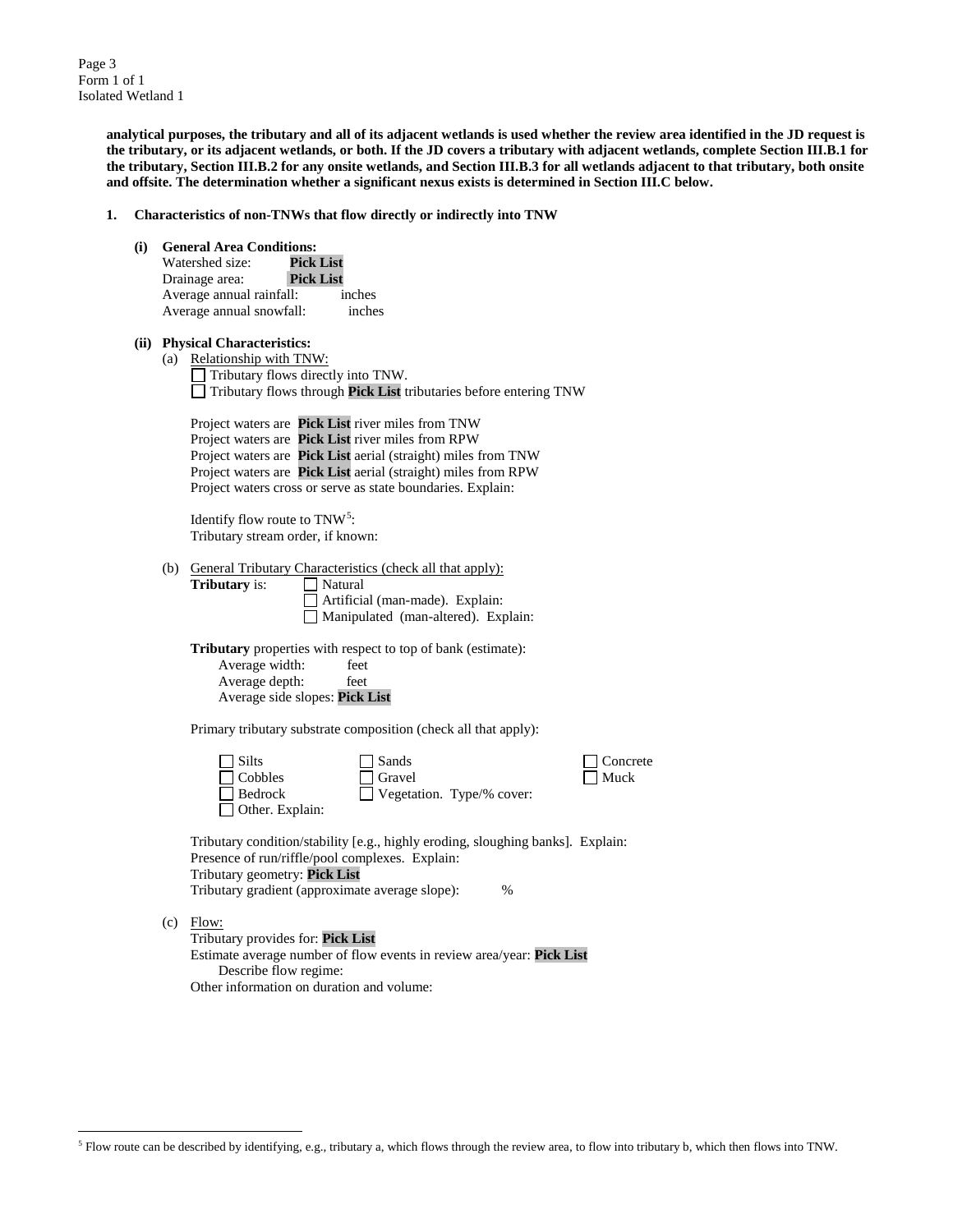### Page 4 Form 1 of 1 Isolated Wetland 1

| Surface flow is: <b>Pick List.</b> Characteristics: |                                                                                                                  |
|-----------------------------------------------------|------------------------------------------------------------------------------------------------------------------|
| Subsurface flow: Pick List. Explain findings:       |                                                                                                                  |
| Dye (or other) test performed:                      |                                                                                                                  |
| Tributary has (check all that apply):               |                                                                                                                  |
| Bed and banks                                       |                                                                                                                  |
| $OHWM6$ (check all indicators that apply):          |                                                                                                                  |
| clear, natural line impressed on the bank           | the presence of litter and debris                                                                                |
| changes in the character of soil                    | destruction of terrestrial vegetation                                                                            |
| shelving                                            | the presence of wrack line                                                                                       |
| vegetation matted down, bent, or absent             | sediment sorting                                                                                                 |
| leaf litter disturbed or washed away                | scour                                                                                                            |
| sediment deposition                                 | multiple observed or predicted flow events                                                                       |
| water staining                                      | abrupt change in plant community                                                                                 |
| other (list):                                       |                                                                                                                  |
| Discontinuous OHWM. <sup>7</sup> Explain:           |                                                                                                                  |
|                                                     |                                                                                                                  |
|                                                     | If factors other than the OHWM were used to determine lateral extent of CWA jurisdiction (check all that apply): |
| High Tide Line indicated by:                        | Mean High Water Mark indicated by:                                                                               |
| oil or scum line along shore objects                | survey to available datum;                                                                                       |
| fine shell or debris deposits (foreshore)           | physical markings;                                                                                               |
| physical markings/characteristics                   | vegetation lines/changes in vegetation types.                                                                    |
| tidal gauges                                        |                                                                                                                  |
| other (list):                                       |                                                                                                                  |
|                                                     |                                                                                                                  |

# **(iii) Chemical Characteristics:**

Characterize tributary (e.g., water color is clear, discolored, oily film; water quality; general watershed characteristics, etc.). Explain:

Identify specific pollutants, if known:

## **(iv) Biological Characteristics. Channel supports (check all that apply):**

- Riparian corridor. Characteristics (type, average width): ⊔
- П Wetland fringe. Characteristics:
- Ħ Habitat for:
	- Federally Listed species. Explain findings:
	- Fish/spawn areas. Explain findings:
	- Other environmentally-sensitive species. Explain findings:
	- Aquatic/wildlife diversity. Explain findings:

### **2. Characteristics of wetlands adjacent to non-TNW that flow directly or indirectly into TNW**

#### **(i) Physical Characteristics:**

- (a) General Wetland Characteristics: Properties: Wetland size: acres Wetland type. Explain: Wetland quality. Explain: Project wetlands cross or serve as state boundaries. Explain:
- (b) General Flow Relationship with Non-TNW:

Flow is: **Pick List**. Explain: Surface flow is**: Pick List**  Characteristics: Subsurface flow: **Pick List**. Explain findings: □ Dye (or other) test performed:

<span id="page-3-1"></span><span id="page-3-0"></span> <sup>6</sup> <sup>6</sup>A natural or man-made discontinuity in the OHWM does not necessarily sever jurisdiction (e.g., where the stream temporarily flows underground, or where the OHWM has been removed by development or agricultural practices). Where there is a break in the OHWM that is unrelated to the waterbody's flow regime (e.g., flow over a rock outcrop or through a culvert), the agencies will look for indicators of flow above and below the break. <sup>7</sup>  $^7$ Ibid.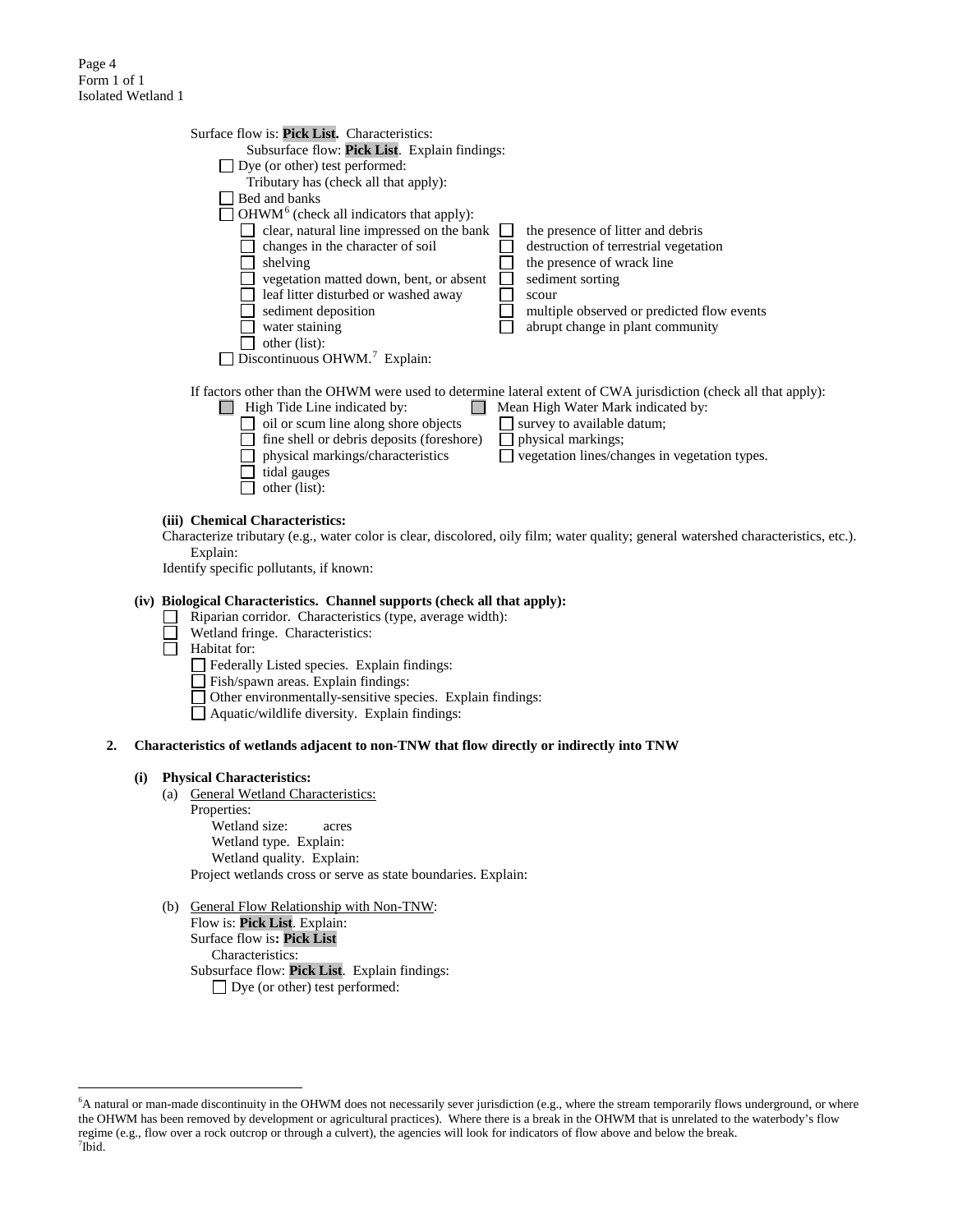## (c) Wetland Adjacency Determination with Non-TNW:

| $\Box$ Directly abutting |  |
|--------------------------|--|
|                          |  |

- $\Box$  Not directly abutting
	- Discrete wetland hydrologic connection. Explain:
- Ecological connection. Explain:
	- $\Box$  Separated by berm/barrier. Explain:

## (d) Proximity (Relationship) to TNW

Project wetlands are **Pick List** river miles from TNW. Project waters are **Pick List** aerial (straight) miles from TNW. Flow is from: **Pick List.** Estimate approximate location of wetland as within the **Pick List** floodplain.

# **(ii) Chemical Characteristics:**

Characterize wetland system (e.g., water color is clear, brown, oil film on surface; water quality; general watershed characteristics; etc.). Explain:

Identify specific pollutants, if known:

# **(iii) Biological Characteristics. Wetland supports (check all that apply):**

- Riparian buffer. Characteristics (type, average width):
- Vegetation type/percent cover. Explain:
- П Habitat for:

Federally Listed species. Explain findings:

- Fish/spawn areas. Explain findings:
- Other environmentally-sensitive species. Explain findings:
- Aquatic/wildlife diversity. Explain findings:

## **3. Characteristics of all wetlands adjacent to the tributary (if any)**

# All wetland(s) being considered in the cumulative analysis: **Pick List**

Approximately () acres in total are being considered in the cumulative analysis.

For each wetland, specify the following:<br>Directly abuts? (Y/N) Size (

Size (in acres) Directly abuts? (Y/N) Size (in acres)

Summarize overall biological, chemical and physical functions being performed:

# **C. SIGNIFICANT NEXUS DETERMINATION**

**A significant nexus analysis will assess the flow characteristics and functions of the tributary itself and the functions performed by any wetlands adjacent to the tributary to determine if they significantly affect the chemical, physical, and biological integrity of a TNW. For each of the following situations, a significant nexus exists if the tributary, in combination with all of its adjacent wetlands, has more than a speculative or insubstantial effect on the chemical, physical and/or biological integrity of a TNW. Considerations when evaluating significant nexus include, but are not limited to the volume, duration, and frequency of the flow of water in the tributary and its proximity to a TNW, and the functions performed by the tributary and all its adjacent wetlands. It is not appropriate to determine significant nexus based solely on any specific threshold of distance (e.g. between a tributary and its adjacent wetland or between a tributary and the TNW). Similarly, the fact an adjacent wetland lies within or outside of a floodplain is not solely determinative of significant nexus.** 

## **Draw connections between the features documented and the effects on the TNW, as identified in the** *Rapanos* **Guidance and discussed in the Instructional Guidebook. Factors to consider include, for example:**

- Does the tributary, in combination with its adjacent wetlands (if any), have the capacity to carry pollutants or flood waters to TNWs, or to reduce the amount of pollutants or flood waters reaching a TNW?
- Does the tributary, in combination with its adjacent wetlands (if any), provide habitat and lifecycle support functions for fish and other species, such as feeding, nesting, spawning, or rearing young for species that are present in the TNW?
- Does the tributary, in combination with its adjacent wetlands (if any), have the capacity to transfer nutrients and organic carbon that support downstream foodwebs?
- Does the tributary, in combination with its adjacent wetlands (if any), have other relationships to the physical, chemical, or biological integrity of the TNW?

#### **Note: the above list of considerations is not inclusive and other functions observed or known to occur should be documented below:**

**1. Significant nexus findings for non-RPW that has no adjacent wetlands and flows directly or indirectly into TNWs.** Explain findings of presence or absence of significant nexus below, based on the tributary itself, then go to Section III.D: .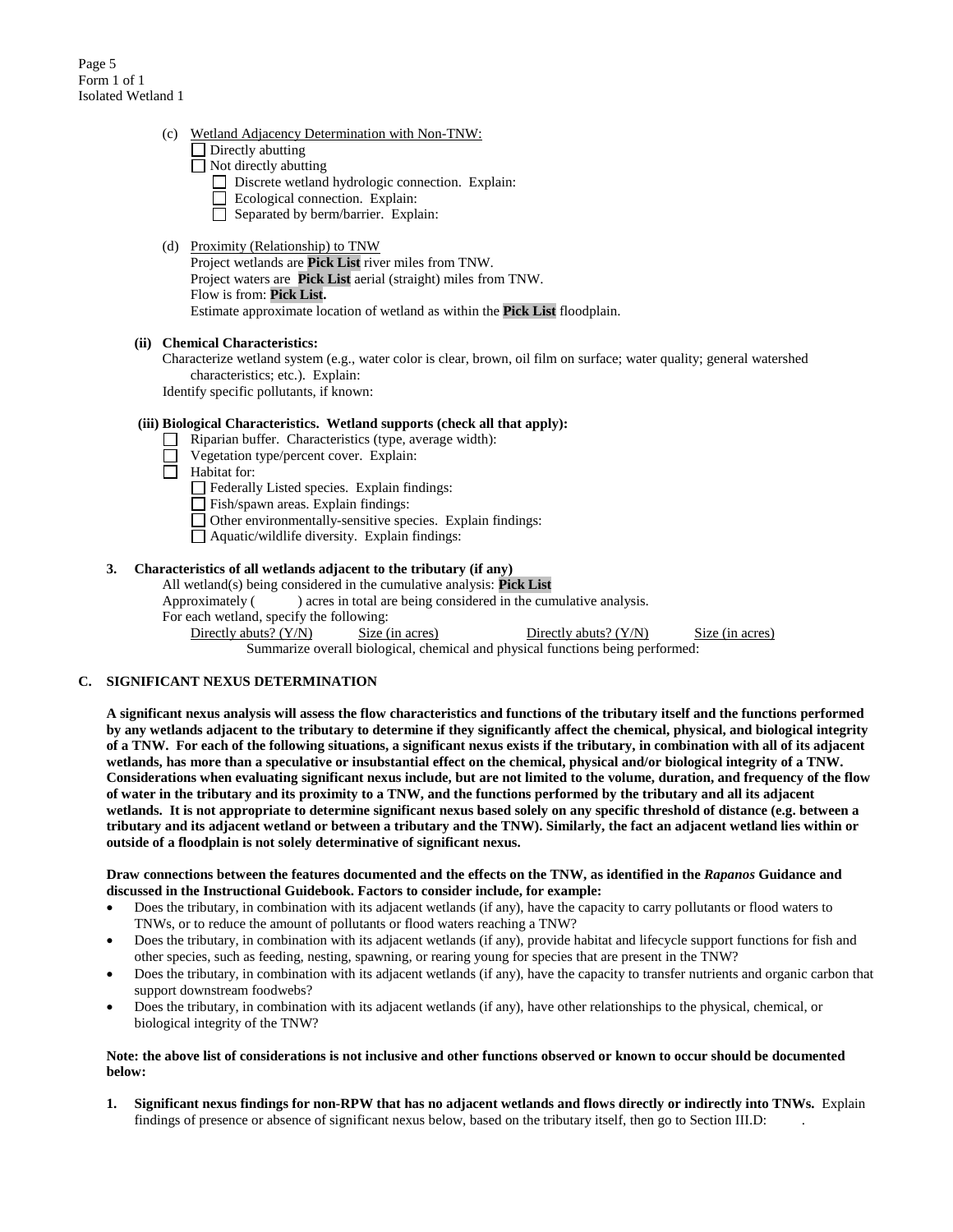- **2. Significant nexus findings for non-RPW and its adjacent wetlands, where the non-RPW flows directly or indirectly into TNWs.** Explain findings of presence or absence of significant nexus below, based on the tributary in combination with all of its adjacent wetlands, then go to Section III.D: .
- **3. Significant nexus findings for wetlands adjacent to an RPW but that do not directly abut the RPW.** Explain findings of presence or absence of significant nexus below, based on the tributary in combination with all of its adjacent wetlands, then go to Section III.D:

## **D. DETERMINATIONS OF JURISDICTIONAL FINDINGS. THE SUBJECT WATERS/WETLANDS ARE (CHECK ALL THAT APPLY):**

**1. TNWs and Adjacent Wetlands.** Check all that apply and provide size estimates in review area:<br> **INWs:** linear feet width (ft), Or, acres.  $width (ft), Or, a  
cres.$ Wetlands adjacent to TNWs: acres.

# **2. RPWs that flow directly or indirectly into TNWs.**

- Tributaries of TNWs where tributaries typically flow year-round are jurisdictional. Provide data and rationale indicating that tributary is perennial: .
- $\Box$  Tributaries of TNW where tributaries have continuous flow "seasonally" (e.g., typically three months each year) are jurisdictional. Data supporting this conclusion is provided at Section III.B. Provide rationale indicating that tributary flows seasonally:
	- Provide estimates for jurisdictional waters in the review area (check all that apply):<br>
	Tributary waters: linear feet width (ft).<br>
	Other non-wetland waters: acres.
	- Tributary waters: linear feet width (ft).
	- Other non-wetland waters: acres.
	- Identify type(s) of waters:

# **3. Non-RPWs[8](#page-5-0) that flow directly or indirectly into TNWs.**

Waterbody that is not a TNW or an RPW, but flows directly or indirectly into a TNW, and it has a significant nexus with a TNW is jurisdictional. Data supporting this conclusion is provided at Section III.C.

Provide estimates for jurisdictional waters within the review area (check all that apply):<br>
Tributary waters: linear feet width (ft).

- Tributary waters: linear feet width (ft).
	- Other non-wetland waters: acres.
		- Identify type(s) of waters:

# **4. Wetlands directly abutting an RPW that flow directly or indirectly into TNWs.**

Wetlands directly abut RPW and thus are jurisdictional as adjacent wetlands.

- Wetlands directly abutting an RPW where tributaries typically flow year-round. Provide data and rationale indicating that tributary is perennial in Section III.D.2, above. Provide rationale indicating that wetland is directly abutting an RPW:
- Wetlands directly abutting an RPW where tributaries typically flow "seasonally." Provide data indicating that tributary is seasonal in Section III.B and rationale in Section III.D.2, above. Provide rationale indicating that wetland is directly abutting an RPW:

Provide acreage estimates for jurisdictional wetlands in the review area: acres.

**5. Wetlands adjacent to but not directly abutting an RPW that flow directly or indirectly into TNWs.**

Wetlands that do not directly abut an RPW, but when considered in combination with the tributary to which they are adjacent and with similarly situated adjacent wetlands, have a significant nexus with a TNW are jurisidictional. Data supporting this conclusion is provided at Section III.C.

Provide acreage estimates for jurisdictional wetlands in the review area: acres.

- **6. Wetlands adjacent to non-RPWs that flow directly or indirectly into TNWs.** 
	- Wetlands adjacent to such waters, and have when considered in combination with the tributary to which they are adjacent and with similarly situated adjacent wetlands, have a significant nexus with a TNW are jurisdictional. Data supporting this conclusion is provided at Section III.C.

<span id="page-5-0"></span>Provide estimates for jurisdictional wetlands in the review area: acres.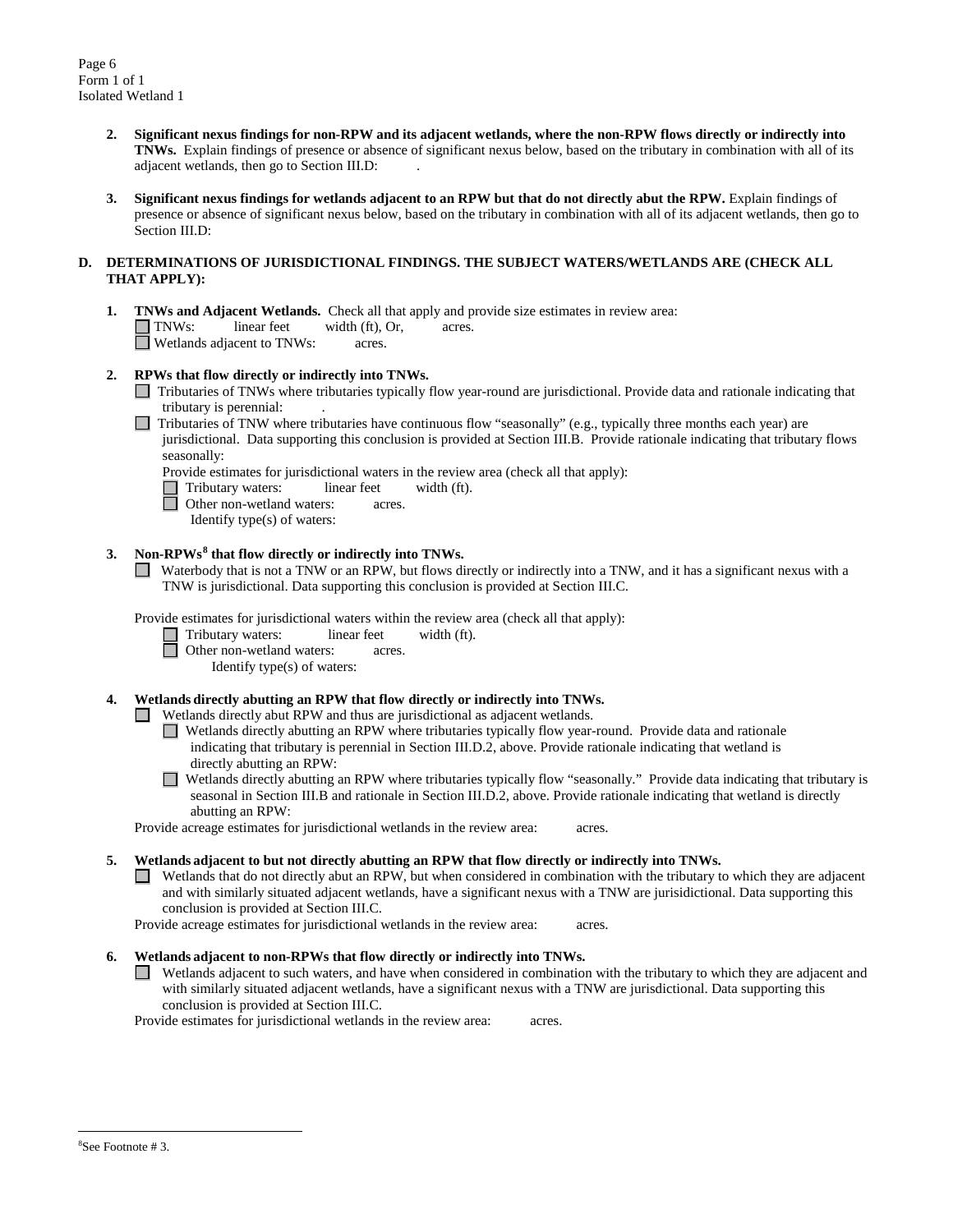# **7. Impoundments of jurisdictional waters. [9](#page-6-0)**

- As a general rule, the impoundment of a jurisdictional tributary remains jurisdictional.
- Demonstrate that impoundment was created from "waters of the U.S.," or
	- Demonstrate that water meets the criteria for one of the categories presented above (1-6), or
- $\Box$ Demonstrate that water is isolated with a nexus to commerce (see E below).

## **E. ISOLATED [INTERSTATE OR INTRA-STATE] WATERS, INCLUDING ISOLATED WETLANDS, THE USE, DEGRADATION OR DESTRUCTION OF WHICH COULD AFFECT INTERSTATE COMMERCE, INCLUDING ANY SUCH WATERS (CHECK ALL THAT APPLY):[10](#page-6-1)**

- which are or could be used by interstate or foreign travelers for recreational or other purposes.
- from which fish or shellfish are or could be taken and sold in interstate or foreign commerce.
- which are or could be used for industrial purposes by industries in interstate commerce.
- Interstate isolated waters.Explain:
- Other factors.Explain:

#### **Identify water body and summarize rationale supporting determination:** .

Provide estimates for jurisdictional waters in the review area (check all that apply):

Tributary waters: linear feet width (ft).

**Other non-wetland waters: acres.** 

- Identify type(s) of waters:
- **Netlands:** acres.

#### **F. NON-JURISDICTIONAL WATERS, INCLUDING WETLANDS (CHECK ALL THAT APPLY):**

- If potential wetlands were assessed within the review area, these areas did not meet the criteria in the 1987 Corps of Engineers Wetland Delineation Manual and/or appropriate Regional Supplements.
- $\boxtimes$  Review area included isolated waters with no substantial nexus to interstate (or foreign) commerce.
	- $\boxtimes$  Prior to the Jan 2001 Supreme Court decision in "*SWANCC*," the review area would have been regulated based solely on the "Migratory Bird Rule" (MBR).
	- Waters do not meet the "Significant Nexus" standard, where such a finding is required for jurisdiction. Explain: **.**

Other: (explain, if not covered above):

Provide acreage estimates for non-jurisdictional waters in the review area, where the sole potential basis of jurisdiction is the MBR factors (i.e., presence of migratory birds, presence of endangered species, use of water for irrigated agriculture), using best professional judgment (check all that apply):

Non-wetland waters (i.e., rivers, streams): linear feet width (ft).

Lakes/ponds: acres.

Other non-wetland waters: acres. List type of aquatic resource:

 $\boxtimes$ **Wetlands: Wetland 1 0.5 acre** 

Provide acreage estimates for non-jurisdictional waters in the review area that do not meet the "Significant Nexus" standard, where such a finding is required for jurisdiction (check all that apply):

- П Non-wetland waters (i.e., rivers, streams): linear feet, width (ft).
	- Lakes/ponds: acres.
	- Other non-wetland waters: acres. List type of aquatic resource:
	- Wetlands: acres.

<span id="page-6-0"></span><sup>&</sup>lt;sup>9</sup> To complete the analysis refer to the key in Section III.D.6 of the Instructional Guidebook.

<span id="page-6-1"></span><sup>&</sup>lt;sup>10</sup> Prior to asserting or declining CWA jurisdiction based solely on this category, Corps Districts will elevate the action to Corps and EPA HQ for **review consistent with the process described in the Corps/EPA** *Memorandum Regarding CWA Act Jurisdiction Following Rapanos.*